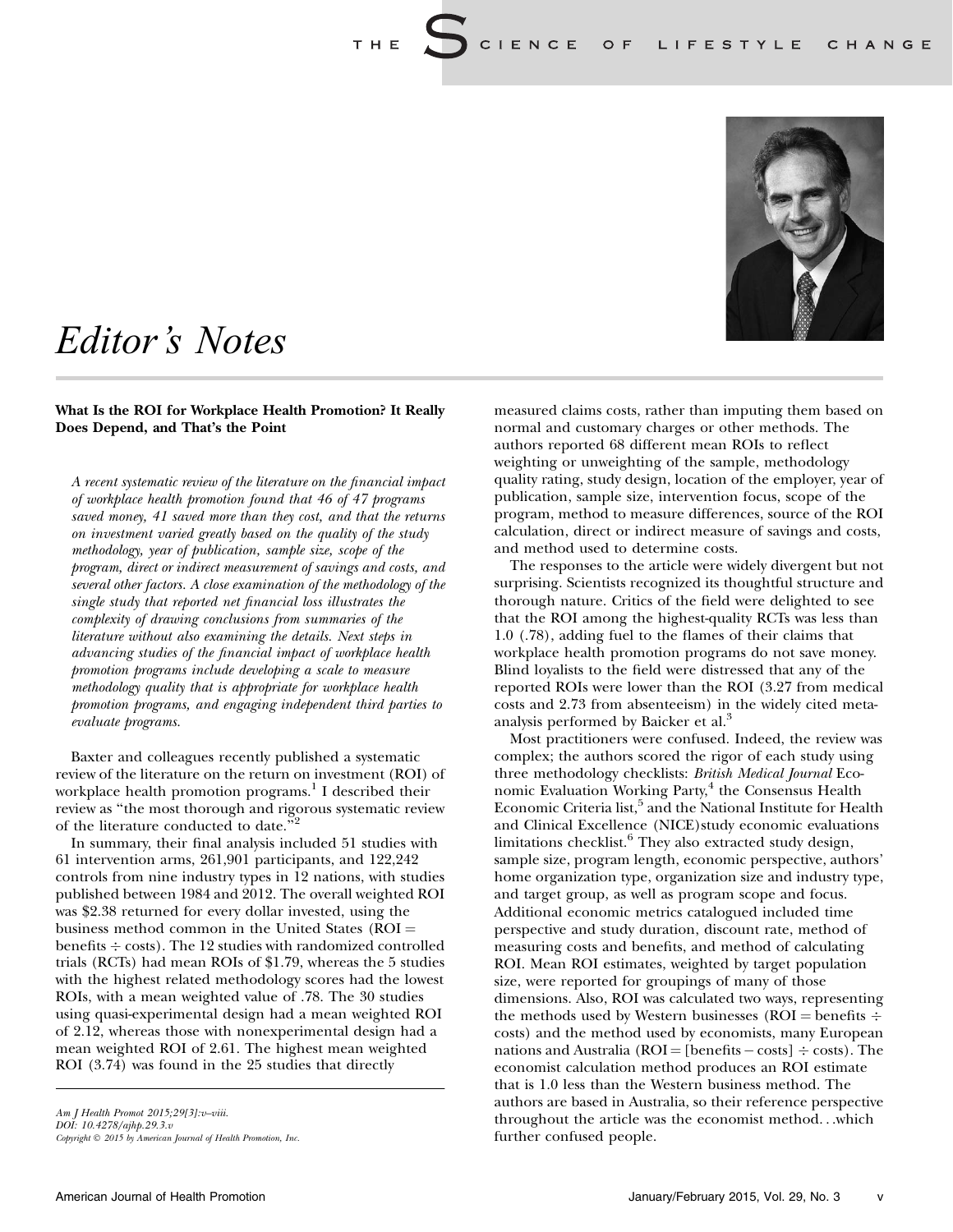One colleague asked me why I praised this review so highly when I knew it would cause confusion because of its complexity. He pointed out that any 10-word sound bite drawn from the study would be misleading. In reality, that was the point. There is no one ROI from health promotion. It really does depend! More importantly, we need to refine the way we define the gold standard for measuring the health and financial impact of workplace health promotion programs and we need to refine the way we critique studies of these efforts. People who advocate RCTs as the gold standard for evaluating the financial impact of workplace health promotion programs do not have an advanced level of understanding of (1) workplace health promotion or (2) research methodology, and, more importantly, (3) do not understand the purpose of program evaluation or why employers evaluate their programs.

On the third point, employers evaluate their programs to determine if the resources they are investing are well spent. They do not use RCTs to evaluate the impact of other human resource investments, especially investments of the small magnitude of a health promotion program, and they are not going to start anytime soon. Despite the wishes of people who live for statistics (including me), employers are not interested in conducting experiments; they are interested in improving the health of their employees in the most costeffective way, and saving money if possible.

On the second point, study design (RCT, quasi-experimental design, or nonexperimental design) is not the only important element in a rigorous study methodology. Sampling is also important. Having a sample that is representative of the study population, and is sufficiently large to detect differences that are real and reject those that are not, is important, as is having treatment and comparison populations that are similar to each other regarding the variables that might impact the outcome being studied. Having an RCT does not guarantee the latter. Propensity score matching of the treatment and comparison groups is a more effective method to ensure this. Measures are also important. Measures of dependent and independent variables need to be validated and reliable, i.e., they need to be consistently accurate in measuring what you really want to measure. Analysis is also important. The statistics need to be appropriate to the study question and the distribution of the data. Finally, and most importantly, the many elements of the health promotion program need to be effective. Program elements need to be based on methods that are established through rigorous scientific analysis when possible, and on the wisdom of experienced practitioners when not. Why are critics of workplace health promotion programs focusing solely on study design, i.e., RCT vs. not RCT? Is it because they do not understand these other elements of research methodology? Interestingly, many of the critics design and manage workplace health promotion programs, but none of them has ever published a study of an RCT he or she has implemented. Why is that true?

On the first point, it is virtually impossible to design or execute a study that effectively controls for or randomizes the factors that are most important in a comprehensive workplace health promotion program. Based on my

experience managing programs in three large organizations over a decade of time, helping to design or service several dozen programs over two decades, and reading about thousands of programs over three decades, I have learned that the elements most important for a successful program, the elements most important in enhancing the health of employees, reducing medical costs, and enhancing productivity, include the following: (1) the wisdom with which they are designed to address the strategic and operational goals of the program and the unique circumstances of the organization; (2) the level and nature of support from top management, including articulation of the importance of the program to the core values and longterm goals of the organization and providing a sufficient budget; (3) the way in which midlevel executives and supervisors are engaged as program advocates; (4) the personality, passion, sense of caring, and clinical or management training of the program leaders; (5) the strategies utilized to involve employees in the development, promotion, and delivery of programs; (6) the ubiquity and clarity of communication efforts; (7) the scientific integrity and fidelity of execution of specific skillbuilding programs; (8) the integration of program goals into the benefits structure and management protocols; (9) the level of access to nutritious foods and safe, fun places to be physically active; (10) the evolution of cultural norms to embrace positive lifestyle habits; (11) refinements to the program based on successes, failures, and changes in leadership and the employee population; and (12) good old-fashioned luck. Other veterans of the field might come up with shorter, longer, or slightly different lists, but they would all agree that many, if not all, of the factors most important for success cannot be controlled for or randomized in a study design.

Back to the Baxter et al.<sup>1</sup> systematic review and the estimates on savings and ROI calculations. This review reported findings from 61 intervention arms in 51 separate studies; 47 study arms were studies of traditional workplace health promotion programs and 14 were studies of medical and dental programs. I will limit my comments below to the 47 traditional health promotion programs. All of the studies were rated for quality based on the 36 elements of study methodology quality drawn from the British Medical Journal Economic Evaluation Working Party Checklist. One of those 23 elements was study design. Based on this assessment, studies were categorized into three quality groups: high (11 studies), moderate (9 studies), and low (27 studies) quality; five of the nine RCTs were in the highquality group and four were in the low-quality group. Of the 47 studies, 46 saved money, and 41 saved money in excess of the program costs.

The single program that lost money was an RCT by McEachan et al.<sup>7</sup> and was 1 of the 11 studies rated as high quality from a methodology perspective. It had an ROI of -3.3. This program was intended to increase physical activity among 1266 employees in 44 worksites based in the United Kingdom. The financial outcome measured was cost-effectiveness of the intervention. Including that -3.3 ROI value resulted in an average ROI of .50 for the five RCTs rated in the highest category and 1.79 for the nine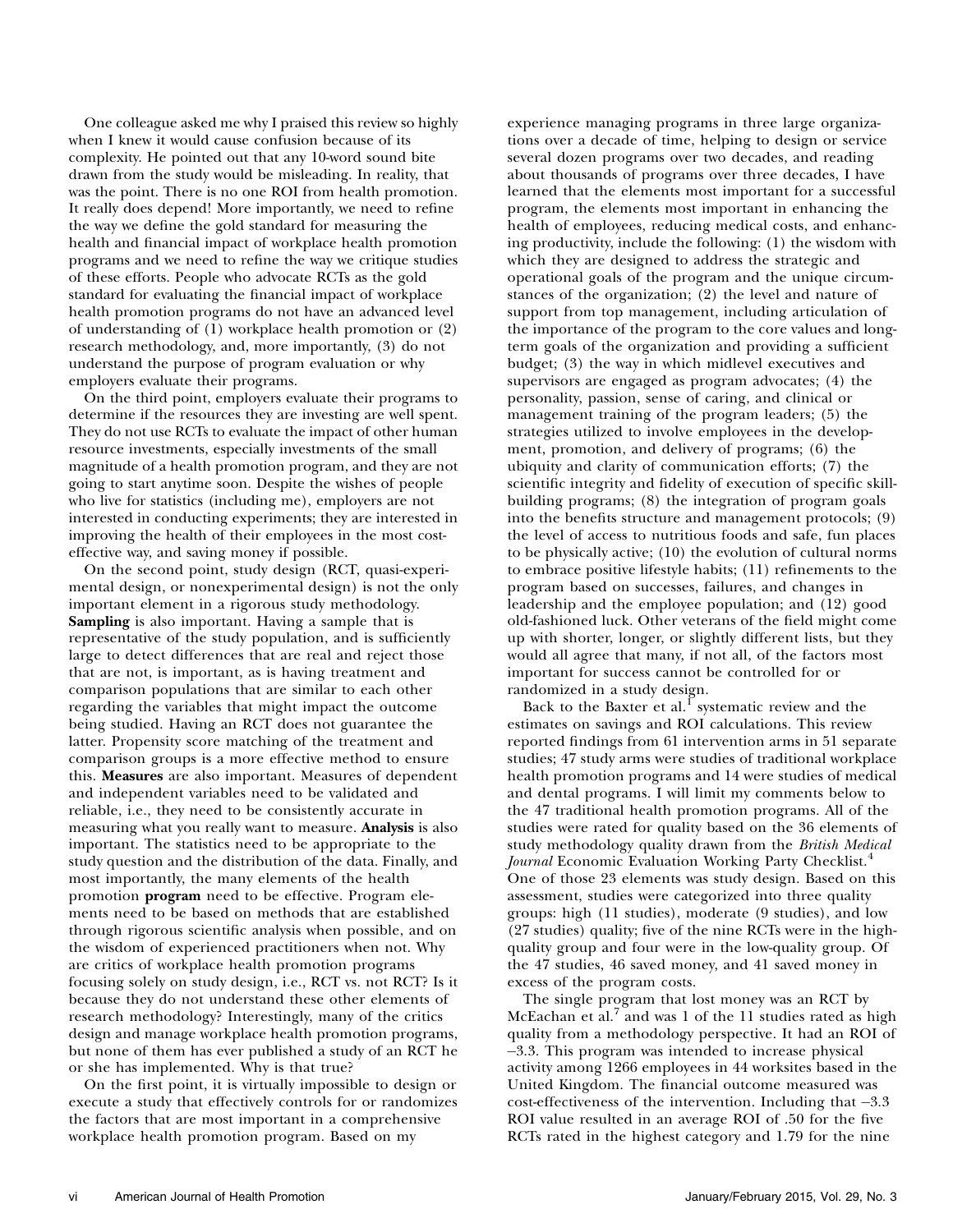RCTs focusing on traditional workplace health promotion programs.

Although this study was very rigorous from many perspectives, it was also quite unusual from several other perspectives. First, the authors used the societal perspective to measure the costs of the intervention. This means they counted the time spent by the designers to review the scientific literature, identify the most important principles from a behavioral perspective, conceive the program, and design all the program materials, as well as the time they spent developing the program evaluation plan, collecting and analyzing the data, and writing the report. They also included the cost of a computer to manage data and other work supplies. Additionally, they counted the time participants spent exercising based on the wages they would have earned if they were working instead of exercising, even if they were exercising on nonwork time or walking to and from meetings at work. None of these costs would be included if the perspective were the employer perspective. They also included the cost of the staff responsible for delivering the program at the various sites, even if they were not paid for their time, and for the materials handed out to employees. These later costs, the employer's out-ofpocket costs for program staff time and supplies, would normally be the only costs included when the employer perspective is used. In summary, using the societal perspective increased the costs used in the calculations several fold.

Another unusual approach was the method of used to measure the medical cost savings, i.e., the benefit. The authors made no attempt to measure actual medical costs. Instead, they asked participants to complete a 16 item perception of health questionnaire called the  $EQ-5D^8$ before and after the intervention, calculated the changes in these scores, estimated the impact of those changes on quality-adjusted life years (QALYs), then translated those changes into ''monetary benefit'' based on how much society is normally willing to pay to achieve the same level of change in QALYs, and used these values to calculate cost-effectiveness of the intervention. The net monetary benefit was the difference between the monetary benefit of the intervention and control groups. These protocols are used commonly by health economists,<sup>9,10</sup> but would not be considered acceptable in workplace health promotion circles. Baxter et al.<sup>1</sup> calculated the ROI for this study by dividing the reported monetary benefit by the reported costs.

Finally, the program itself would not be expected to have much impact on physical activity, blood pressure, or weight. Although it was based on relevant principles of health psychology, it was too superficial to be expected to have much impact. It consisted primarily of leaflets, refrigerator magnets, posters, newsletters, and team challenges, but did not include the program elements normally expected to improve fitness levels, including fitness assessments, structured goal setting, organized fitness activities, facilitation of activity groups, access to facilities, or skills training. Most seasoned health promotion professionals would recognize this program as a basic awareness

program, the kind we stopped offering several decades ago because we discovered they did not work.

Not surprisingly, the program had little impact on the participants. Compared to the control group, participants did reduce blood pressure and resting heart rate, but not increase physical activity, and they gained weight compared to the control group. From a health perspective, it is hard to know which group benefited the most, but the objectively measured health benefits were not considered in the calculation of health benefits, only to self-reported perception of health, and participants were judged to have less improvement in QALYs, than nonparticipants, thus producing a negative net monetary benefit. The negative value of the net monetary benefit was used as the benefit in the ROI calculation by Baxter et al, $<sup>1</sup>$  thus creating a negative ROI</sup> of -3.30 for this study.

If this particular study had been excluded from the review because the intervention was too superficial to be expected to have an impact, because medical costs were never measured, or because the societal perspective on costs was used instead of the employer perspective, then 100% of the programs, 46 of the 46 programs, would have been shown to save money, the mean ROI of the four high-quality RCTs would have been 1.45, and the mean ROI of the 10 highquality studies would have been 2.28. Will the critics of workplace health promotion broadcast that finding? We will see.

I described the study above in great detail to illustrate that there is no simple sound bite to express the ROI from workplace health promotion programs. It really does depend! To paraphrase a common phrase, ''the truth is in the details.''

Despite the inclusion of the McEachen et al.<sup>7</sup> study, I still think the Baxter et  $al.1$  review is the best review to date on ROI for workplace health promotion programs, not because it provokes a useful 10-word sound bite of the findings, but because it shows how such a review should be conducted, including the level of detail it should report. For example, it provided the level of detail I needed to identify the outlier study that did not save money and find a copy so I could examine it in detail. Their review was conducted not with the goal of illustrating that workplace health promotion programs do or do not work, but to provide an objective review of what the literature reports.

It is important that readers recognize that systematic reviews of the literature are just that, review of the literature. They are not summaries of practice. The vast majority of workplace health promotion programs do not have a rigorous process to measure the health impact of their programs, and very few attempt to measure the financial impact for the reasons I discussed at the beginning of this article. Among those who do use a rigorous process to evaluate their programs, only a portion submit their findings to peer review journals because the employer gains little from having their program featured in a scientific journal. Scientists benefit, program vendors benefit, not employers. If a well conducted systematic review of the scientific literature reports that the ROI from workplace place health promotion is 3 or 2 to 1, that does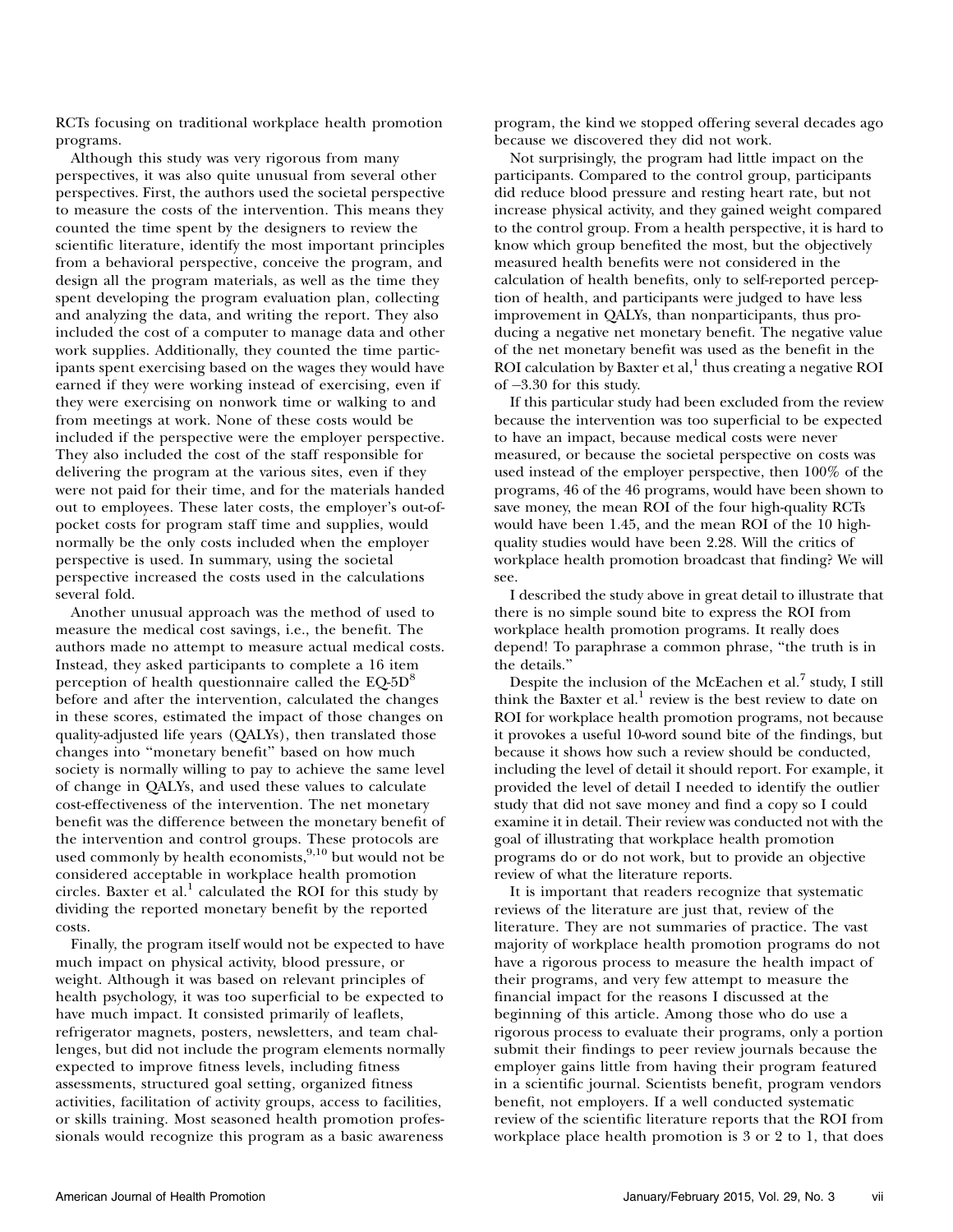not mean all programs will achieve that level of savings, it just means that some have achieved that level of savings.

Scientists can build on the Baxter et al.<sup>1</sup> review in several ways. First, we need to create a scale to measure methodology quality that is more appropriate for workplace health promotion programs. This scale should include measures of the qualities of the program itself. Baxter et al.<sup>1</sup> also recognized this need in their discussion of limitations of their review. If the program is not well designed, we should not expect it to improve health or save money. Second, we should have more discussion about the validity of including studies that do not measure monetary benefits directly. From my perspective, estimating savings or losses from changes in QALYs is a stretch I am not willing to take.

Second, and this is an area in which I agree with the critics, we need to be cognizant of the real or perceived bias of the team conducting the evaluation. When the evaluation is conducted by the external vendor getting paid to design or manage the program, or by the internal program manager whose job depends on it being successful, it is difficult to avoid the perception of bias, even when the integrity of the people is beyond reproach. Most peer-reviewed journals require authors to acknowledge these kinds of conflicts of interest in formal documents submitted when the manuscript is submitted for review, and the editors making decisions about accepting or rejecting the manuscripts are aware of these conflicts, even when the reader is not. However, we also need to recognize that employers and vendors are the ones who care about outcomes. Research funders, including major foundations, and the federal government have little interest in funding these types of studies that benefit individual employers, so attracting outside funding is difficult. One feasible solution is for employers and/or vendors to hire independent third-party organizations to

evaluate their program. Good idea? I look forward to hearing other perspectives.

Michael O'O omill

Michael P. O'Donnell, MBA, MPH, PhD Editor in Chief, American Journal of Health Promotion Director, Health Management Research Center, and Clinical Professor, School of Kinesiology, University of Michigan

#### References

- 1. Baxter S, Sanderson K, Venn AJ, et al. The relationship between return on investment and quality of study methodology in workplace health promotion programs. Am J Health Promot. 2014;28:347-363.
- 2. O'Donnell MP. What is the ROI of workplace health promotion? The answer just got simpler by making the question more complicated. Am J Health Promot. 2014;28(6):iv-v.
- 3. Baicker K, Cutler D, Song Z. Workplace wellness programs can generate savings. Health Aff (Millwood). 2010;29:304-311.5.
- 4. Drummond MF, Jefferson TO. Guidelines for authors and peer reviewers of economic submissions to the BMJ. The BMJ Economic Evaluation Working Party. BMJ. 1996;313:275–283.
- 5. Evers S, Goossens M, de Vet H, et al. Criteria list for assessment of methodological quality of economic evaluations: consensus on health economic criteria. Int J Technol Assess Health Care. 2005;21:240–245.
- 6. National Institute for Health and Clinical Excellence. Methodology checklist—economic evaluations. In: The Guidelines Manual. London, UK: NICE; 2009.
- 7. McEachan RR, Lawton RJ, Jackson C, et al. Testing a workplace physical activity intervention: a cluster randomized controlled trial. Int J Behav Nutr Phys Act. 2011;8:29.
- 8. EuroQol Research Foundation. EQ-5D. Available at: http://www. euroqol.org. Accessed November 15, 2014.
- 9. Dolan P. Modeling valuations for EuroQol health states. Med Care. 1997;35:1095–1108.
- 10. National Institute for Clinical Excellence. Guide to the Methods of Technology Appraisal. London, UK: National Institute for Clinical Excellence; 2004.